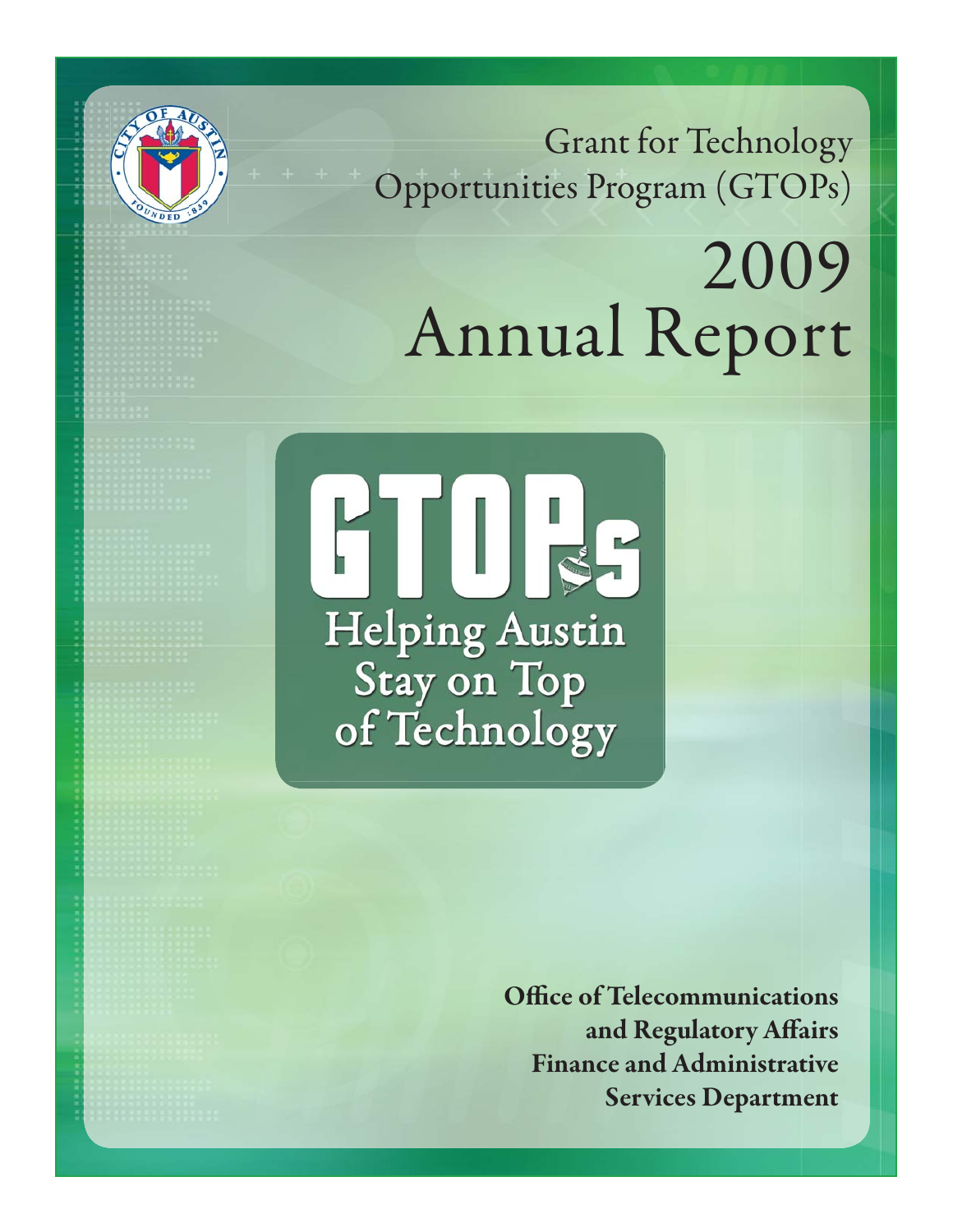# **Grant For Technology Opportunities Program (GTOPs) 2009 Annual Report**

#### Grant Program Purpose

**Vision**: A community where all citizens have access to the facilities and the necessary skills to participate in an emerging digital society.

**Mission**: To provide matching grant funds to Austin organizations for projects that create digital opportunities and foster digital inclusion.

#### **Goals**:

- Support programs that provide public access to computers and information technology, especially among underserved segments of our community. •
- Support programs that provide information technology literacy, education, and training. •
- Support programs that use information and communication technologies in innovative ways that serve the community. •
- Provide seed funding for Austin community and non-profi t organizations for their technological outreach efforts. •

This is a summary report on the Grant for Technology Opportunities Program (GTOPs) for fiscal year 2009-10. Year end results show an average achievement of 115%. Through the \$150,000 grant, awardees were able to raise \$273,255 in matching funds made up of 1538 volunteer hours, \$134,715 of in-kind donations and \$109,305 cash contributions. At least 2027 individuals were served through the various programs. Specific outcomes for each grantee follow later in the report.

| Grantee                       | Average % of<br>Goals Achieved | Grant<br>Awarded | Matching* |
|-------------------------------|--------------------------------|------------------|-----------|
| Austin Children's Shelter     | 112%                           | \$15,000         | \$25,000  |
| <b>Austin Film Society</b>    | 117%                           | \$13,300         | \$15,100  |
| Austin Groups for the Elderly | 121%                           | \$5,400          | \$13,990  |
| Austin Partners in Education  | 97%                            | \$22,500         | \$35,280  |
| Easter Seals                  | 143%                           | \$24,800         | \$24,800  |
| El Buen Samaritano            | 120%                           | \$22,500         | \$27,275  |
| Goodwill                      | 110%                           | \$20,400         | \$31,000  |
| Heart House of Austin         | defaulted                      | \$14,100         | \$0.00    |
| Knowbility                    | 99%                            | \$12,000         | \$100,810 |
| <b>AVERAGE/TOTALS</b>         | 115%                           | \$150,000        | \$273,255 |

## 2009 Grant Results

\*The City of Austin requires a 1:1 match of in-kind donations or cash for this grant.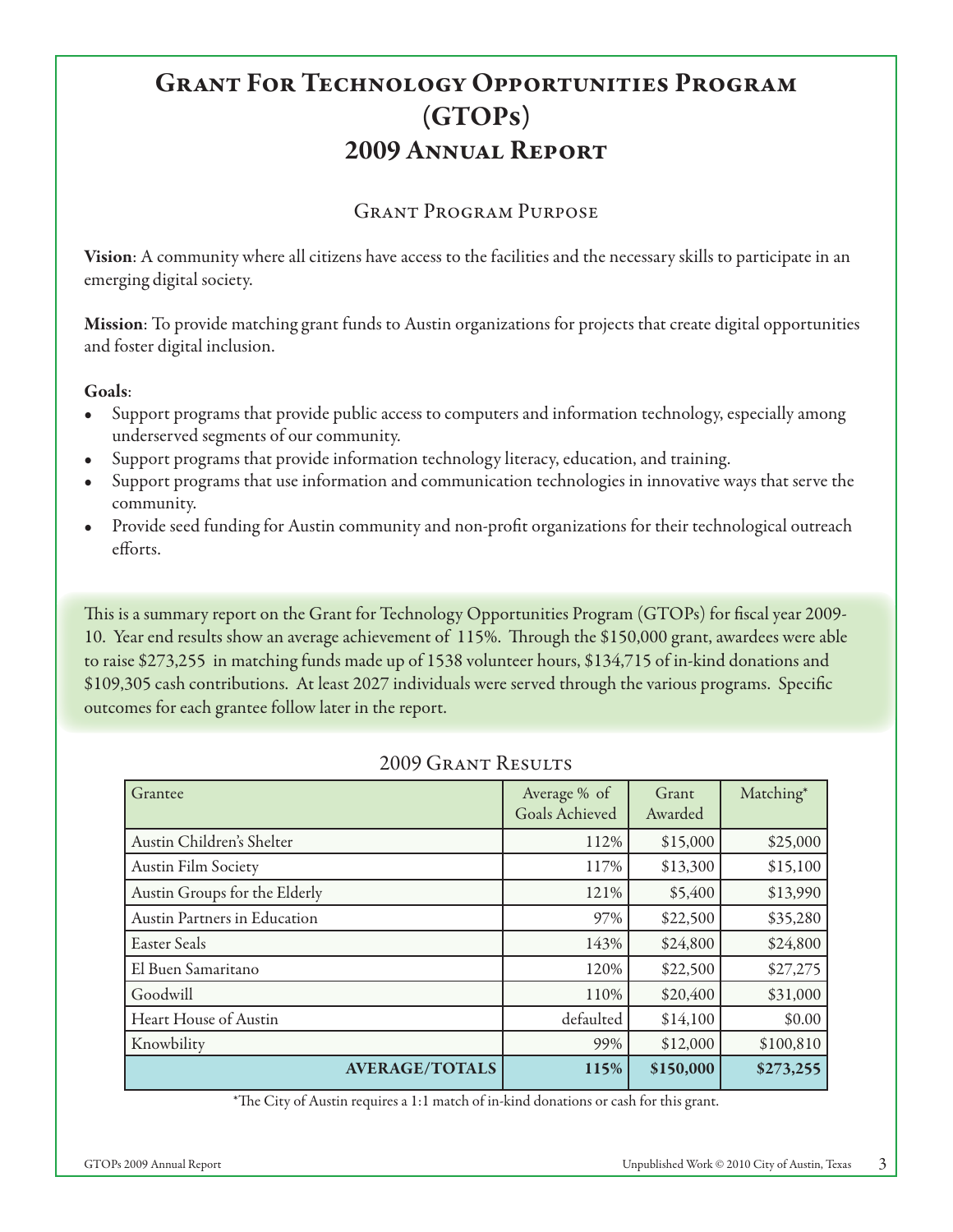| Grantee                       | Volunteer<br>Hours <sup>**</sup> | In-Kind   | Cash      | <b>TOTAL</b> |
|-------------------------------|----------------------------------|-----------|-----------|--------------|
| Austin Children's Shelter     | \$0                              | \$0       | \$25,000  | \$25,000     |
| <b>Austin Film Society</b>    | \$0                              | \$100.00  | \$15,000  | \$15,100     |
| Austin Groups for the Elderly | \$13,990                         | \$0       | \$0       | \$13,990     |
| Austin Partners in Education  | \$0                              | \$35,280  | \$0       | \$35,280     |
| Easter Seals                  | \$0                              | \$0       | \$24,800  | \$24,800     |
| El Buen Samaritano            | \$0                              | \$9,275   | \$18,000  | \$27,275     |
| Goodwill                      | \$11,070                         | \$0       | \$19,930  | \$31,000     |
| Heart House of Austin         | \$0                              | \$0       | \$0       | \$0          |
| Knowbility                    | \$4,175                          | \$90,060  | \$6,575   | \$100,810    |
| <b>TOTALS</b>                 | \$29,235                         | \$134,715 | \$109,305 | \$273,255    |

# MATCHING DETAIL

\*\*For the purposes of this grant, volunteer hours were valued at \$19 per hour as per the national average.

| Grantee                       | <b>Clients Served</b> |
|-------------------------------|-----------------------|
| Austin Children's Shelter     | 170                   |
| Austin Film Society           | 197                   |
| Austin Groups for the Elderly | 220                   |
| Austin Partners in Education  | 491                   |
| Easter Seals                  | 324                   |
| El Buen Samaritano            | 199                   |
| Goodwill                      | 191                   |
| Heart House of Austin         | 173                   |
| Knowbility                    | 62                    |
| <b>TOTAI</b>                  |                       |

#### Number of Clients Served

#### GTOPS DATA TO DATE

| Grant            | Overall | Grants    | Matching       | Volunteer | Volunteer | In-kind     | Cash      | Clients |
|------------------|---------|-----------|----------------|-----------|-----------|-------------|-----------|---------|
| Year             | Score   | Awarded   | <b>Dollars</b> | Hours     | Value     |             |           | Served  |
|                  |         |           |                |           |           |             |           |         |
| 2001             | 121%    | \$100,000 | \$172,903      | 4123      | \$49,476  | \$113,130   | \$10,290  | 4,400   |
| 2002             | 114%    | \$100,000 | \$149,920      | 857       | \$10,284  | \$114,724   | \$24,916  | 850     |
| 2003             | 142%    | \$100,000 | \$177,741      | 1963      | \$23,556  | \$66,241    | \$87,942  | 2,900   |
| 2004             | 129%    | \$90,000  | \$192,707      | 2633      | \$31,596  | \$74,764    | \$86,342  | 5,200   |
| 2005             | 105%    | \$90,000  | \$190,529      | 4878      | \$78,048  | \$50,561    | \$61,911  | 1,228   |
| 2006             | 125%    | \$90,000  | \$154,294      | 2951      | \$47,216  | \$9,999     | \$97,087  | 1,288   |
| 2007             | 138%    | \$120,000 | \$380,008      | 2359      | \$37,744  | \$39,045    | \$303,207 | 1,795   |
| 2008             | 107%    | \$150,000 | \$584,387      | 2849      | \$54,131  | \$447,537   | \$82,719  | 2066    |
| 2009             | 115%    | \$150,000 | \$273,255      | 1538      | \$29,235  | \$134,715   | \$109,305 | 2027    |
| <b>Aggregate</b> | 122%    | \$990,000 | \$2,275,744    | 24,151    | \$361,286 | \$1,050,716 | \$863,719 | 21,754  |

\*Volunteer hours are calculated using a national average. For 2001-2004 it was \$12 per hour, for 2005-2008 it was \$16 per hour, for 2009 it was \$19 per hour. The values were rounded to the nearest dollar for the purpose of this report.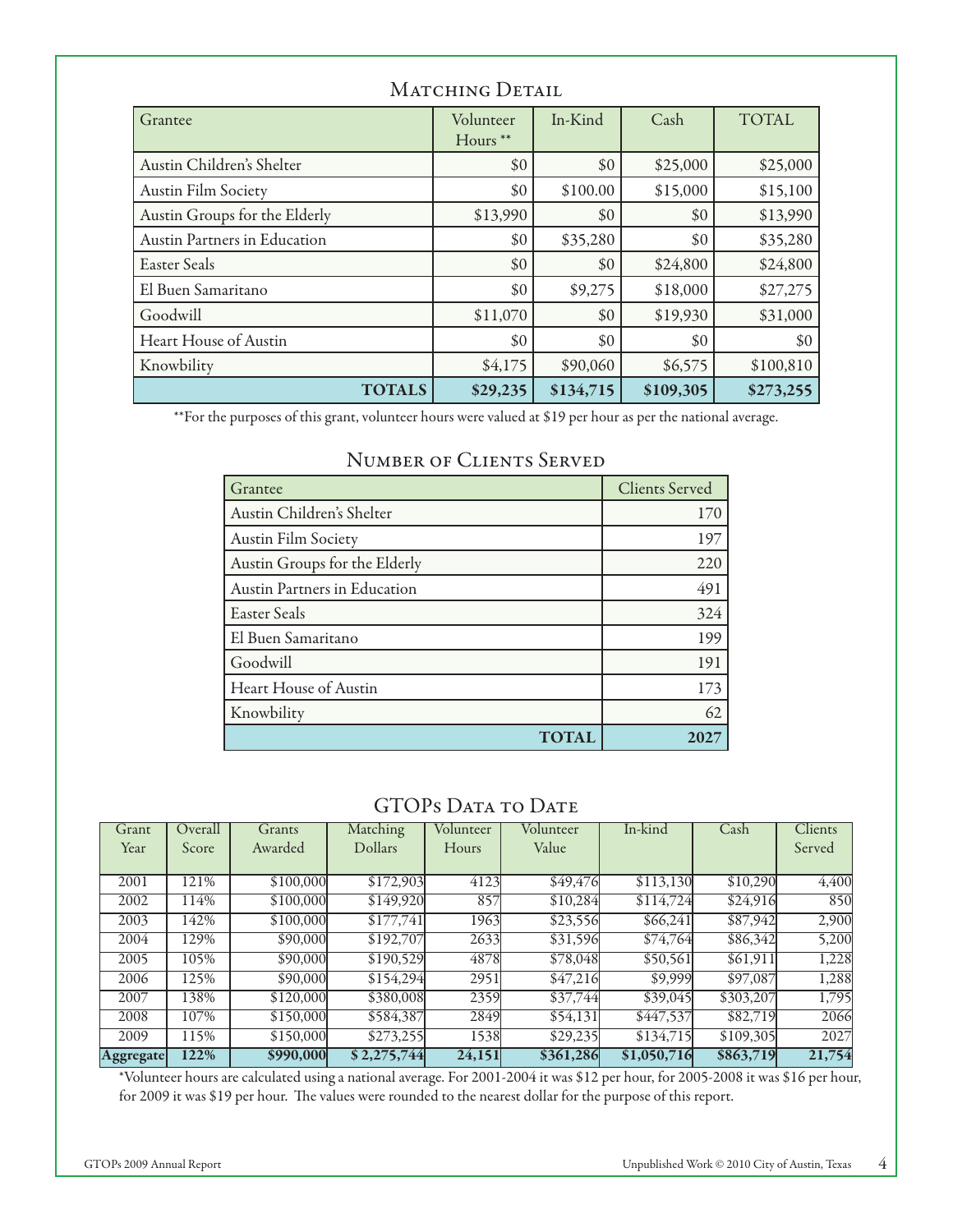# Grant Selection Process

Applications for the 2009 grant were accepted through December 5, 2008. The Austin Community Technology & Telecommunications Commission appointed a review board comprised of five qualified community representatives.

The City received a total of twenty-seven  $(27)$  applications. The review board eliminated seven  $(7)$  applicants who were clearly not a fit with the program. The review board scored the remaining twenty  $(20)$  applicants based on the selection criteria outlined by the Commission including: the ability of the project to reduce disparities and increase technology access and/or literacy, project feasibility, community involvement, community benefit, and a clear plan for success. The applicants were given the opportunity to give a short oral presentation to the review board, followed by a question and answer session. After the final scores were tallied and discussed, the review board agreed on their final recommendations for full and partial awards.

On February 11, 2009 the Austin Community Technology & Telecommunications Commission voted to accept the review board's recommendations. The City Manager approved the awards on March 3, 2009.

2009 GTOPs Recipients:

**Austin Children's Shelter** Building Tomorrows Program

**Austin Film Society** Film Club

**Austin Groups for the Elderly (AGE)** Seminars for Seniors

**Austin Partners in Education** Partners in Technology

**Easter Seals Central Texas** Liberation Station

**El Buen Samaritano** Family Computer Literacy Program



*Goodwill Industries Computer Lab*



*Austin Partners in Education Class*

**Goodwill Industries of Central Texas** Community Center Computer Lab

**Heart House of Austin** Tech Tribe After School Program

**Knowbility** Accessible Internet Rally for Austin (AIR-Austin)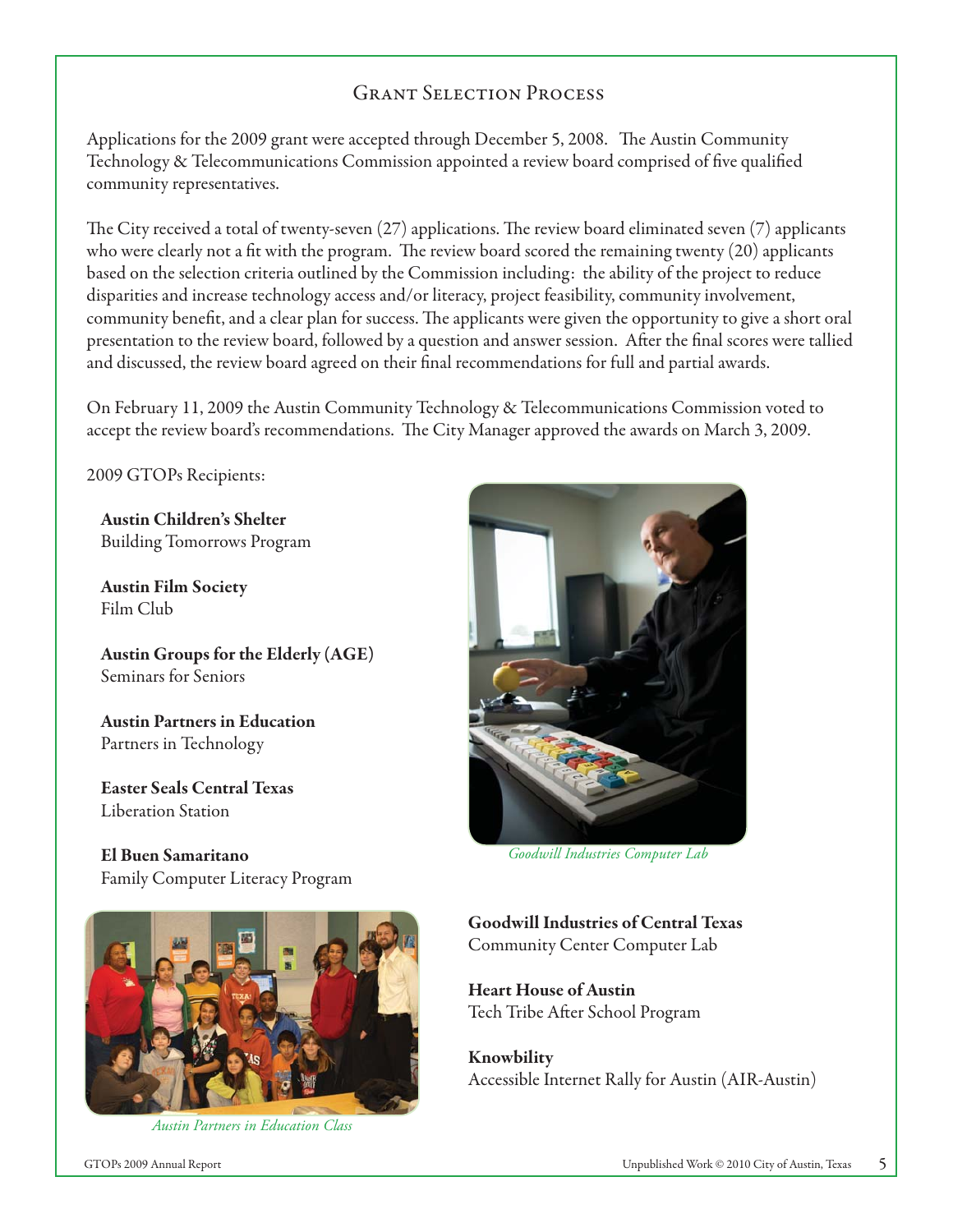

**Austin Children's Shelter** PO Box 684213 Austin, TX 78768-4213

Amount Requested: \$25,000 Amount Awarded: \$15,000 Percent of Request: 60% Matching Raised: \$25,000



Program Summary: The Austin Children's Shelter acts as a temporary custodial parent of abused and neglected children in the Austin Area. Through the Building Tomorrows Program GTOPs helped to provide academic support, tutoring, and digital literacy in the shelter's computer lab.

Population Served: Abused and neglected children living with social, educational an economic risk factors ages seven  $(7)$  to seventeen  $(17)$ .

| Objectives                                                                                               | Goal | Actual | % of Goals<br>Achieved |
|----------------------------------------------------------------------------------------------------------|------|--------|------------------------|
| Provide ongoing technology learning activities to at least 100<br>unduplicated children                  | 100  | 170    | 170%                   |
| 70% of participating children will complete homework<br>assignments utilizing the computer lab           | 70%  | 85%    | 121%                   |
| 60% of participating children will use the Internet for<br>Information and resources for school projects | 60%  | 77%    | 128%                   |
| 100% of children who stay at least 72 hours will receive an<br>education plan                            | 100% | 99%    | 99%                    |
| 85% of children surveyed will report increased technology skills                                         | 85%  | 89%    | 105%                   |
| Objectives Sub-score                                                                                     |      |        | 125%                   |
| Benchmarks                                                                                               | Goal | Actual | % of Goals<br>Achieved |
| Order and install new computers                                                                          | 100% | 100%   | 100%                   |
| Provide technology training to staff                                                                     | 100% | 100%   | 100%                   |
| <b>Benchmarks Sub-score</b>                                                                              |      |        | 100%                   |
| Overall Score                                                                                            |      |        | 112%                   |

# **Average % of Goals Achieved: 112%**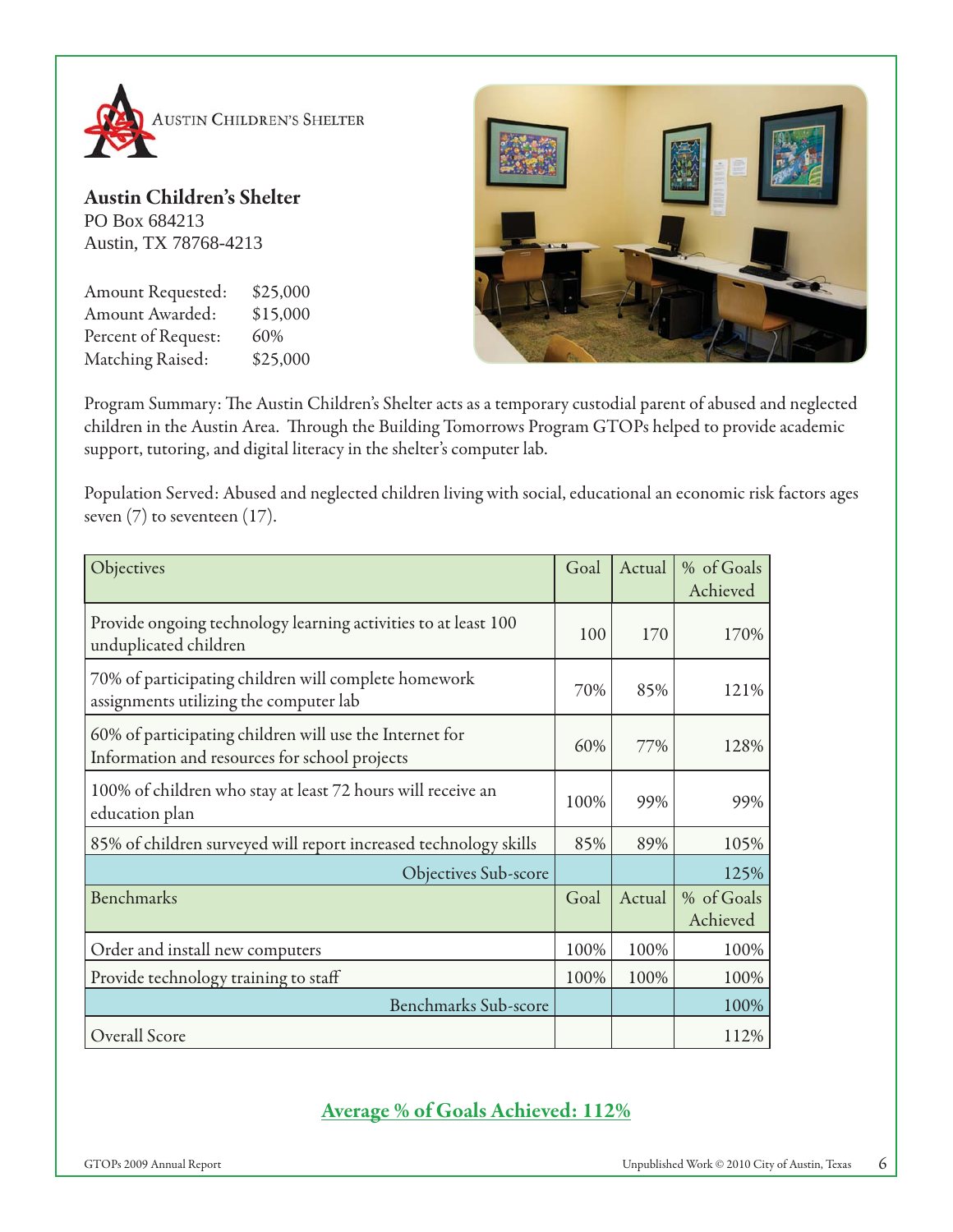

**Austin Film Society** 1901 East 51st Street Austin, TX 78723

Amount Requested: \$25,000 Amount Awarded: \$13,300 Percent of Request: 53% Matching Raised: \$15,100



Program Summary: The Austin Film Society's Film Club served

youth at their summer camp program and at underserved schools through weekly workshops. Students made movies using advanced digital tools, participated in curated theater screenings, studio tours and filmmaker led workshops.

Population Served: Austin-area students at Blackshear, Paredes, Reagan, Travis, Webb, Fulmore, Pearce, & Harris schools.

| Objectives                                                        | Goal           | Actual | % of Goals<br>Achieved |
|-------------------------------------------------------------------|----------------|--------|------------------------|
| Provide at least 250 after-school workshops                       | 250            | 312    | 125%                   |
| Enroll at least 88 unduplicated students in after-school program  | 88             | 104    | 118%                   |
| Enroll at least 46 unduplicated students in summer program        | 46             | 93     | 202%                   |
| Provide at least 4 week-long summer camps                         | $\overline{4}$ | 5      | 125%                   |
| Provide at least 12 full scholarships to summer camps             | 12             | 16     | 133%                   |
| An average of at least 6 students will attend each film screening | 6              | 6.75   | 113%                   |
| Provide at least 6 film screenings                                | 6              | 8      | 133%                   |
| At least 80% of enrolled students will attend 80% of classes      | 80%            | 52%    | 65%                    |
| At least 4 students will be placed as teaching interns            | 4              | 8      | 200%                   |
| <b>Objectives Sub-score</b>                                       |                |        | 134%                   |
| Benchmarks                                                        | Goal           | Actual | % of Goals<br>Achieved |
| Complete four camps by certain dates                              | 100%           | 100%   | 100%                   |
| Purchase equipment and software                                   | 100%           | 100%   | 100%                   |
| Complete curriculum                                               | 100%           | 100%   | 100%                   |
| Hire teachers & camp instructors                                  | 100%           | 100%   | 100%                   |
| Train teachers & camp instructors                                 | 100%           | 100%   | 100%                   |
| Hold end of semester film showcases                               | 100%           | 100%   | 100%                   |
| Publish on-line showcase                                          | 100%           | 100%   | 100%                   |
| Complete external evaluation                                      | 100%           | 100%   | 100%                   |
| <b>Benchmarks Sub-score</b>                                       |                |        | 100%                   |
| Overall Score                                                     |                |        | 117%                   |

# **Average % of Goals Achieved: 117%**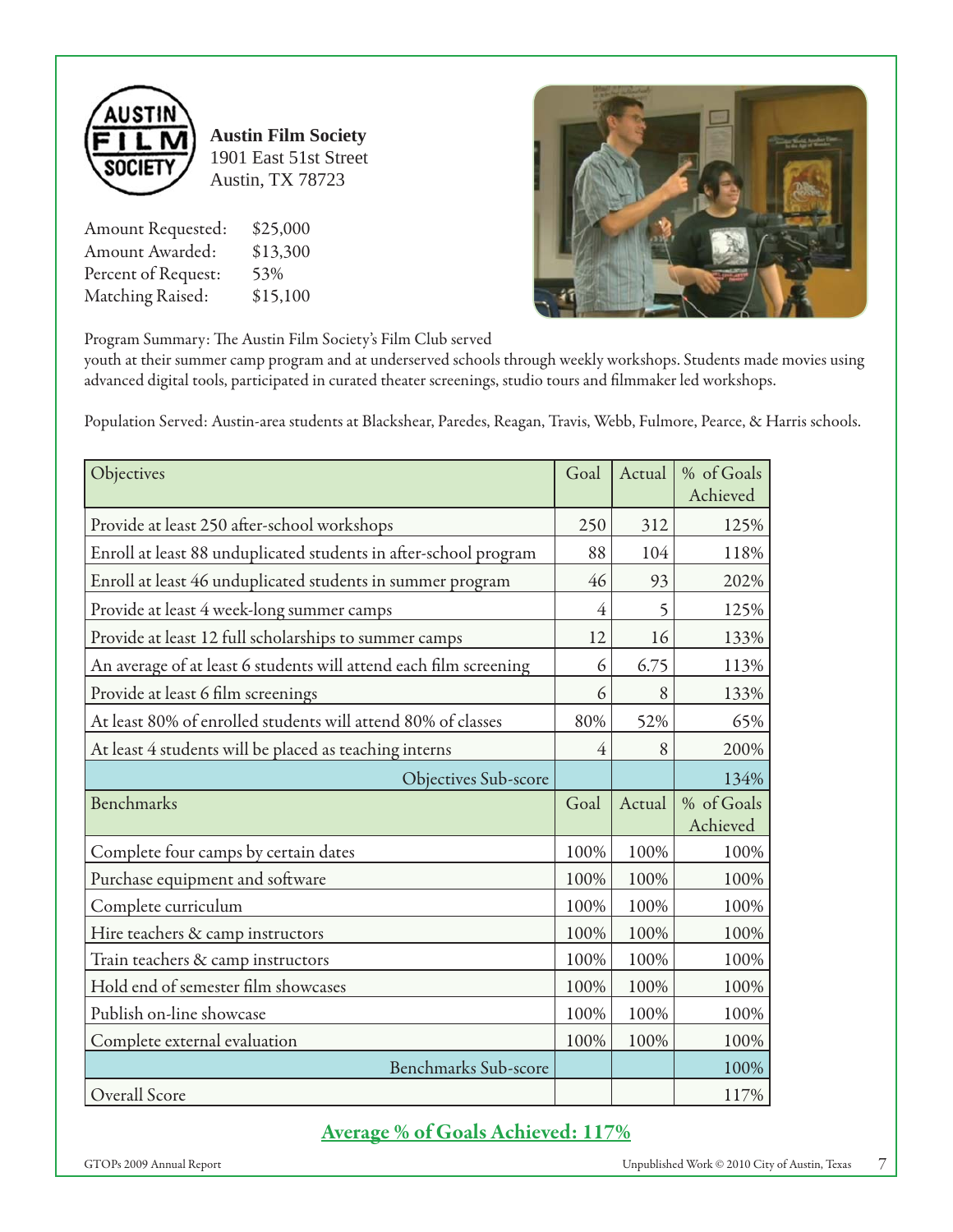

Amount Requested: \$6,000 Amount Awarded: \$5,400 Percent of Request: 90% Matching Raised: \$13,990 **Austin Groups for the Elderly** 3710 Cedar Street, Box 2 Austin, TX 78705



Program Summary: GTOPs supported Seminars for Seniors: hands-on learning in a comfortable, up to date computer learning lab. Retired high-tech volunteers acted as coaches at the seminars.

Population Served: Austin-area seniors.

| Objectives                                                                                                                                                                             | Goal | Actual | % of Goals             |
|----------------------------------------------------------------------------------------------------------------------------------------------------------------------------------------|------|--------|------------------------|
|                                                                                                                                                                                        |      |        | Achieved               |
| Distribute 400 packets of information                                                                                                                                                  | 400  | 423    | 106%                   |
| Conduct 30 outreach presentations                                                                                                                                                      | 30   | 50     | 167%                   |
| Enroll 450 duplicated students in program                                                                                                                                              | 450  | 312    | 69%                    |
| Offer 110 seminars                                                                                                                                                                     | 110  | 50     | 45%                    |
| Provide 330 hours of hands-on computer coaching                                                                                                                                        | 330  | 1008   | 305%                   |
| 70% of seniors evaluated will report a "better," "much better," or<br>"excellent" level of understanding on post-class evaluation                                                      | 70%  | 99%    | 141%                   |
| 70% of seniors evaluated will rate their skills as "better," "much<br>better," or "excellent" on post-class evaluation                                                                 | 70%  | 93%    | 133%                   |
| 60% of seniors evaluated will report "better," "much better," or<br>"excellent" feeling of connectedness to the community through<br>participating in classes on post-class evaluation | 60%  | 94%    | 157%                   |
| 60% of seniors evaluated will report their likelihood to use the<br>information learned as "frequently" or "occasionally"                                                              | 60%  | 96%    | 160%                   |
| Objectives Sub-score                                                                                                                                                                   |      |        |                        |
| <b>Benchmarks</b>                                                                                                                                                                      | Goal | Actual | % of Goals<br>Achieved |
| Finalize class curriculum                                                                                                                                                              | 100% | 100%   | 100%                   |
| Schedule seminars                                                                                                                                                                      | 100% | 100%   | 100%                   |
| Design & print outreach materials                                                                                                                                                      | 100% | 100%   | 100%                   |
| Tabulate & compile evaluation data                                                                                                                                                     | 100% | 100%   | 100%                   |
| <b>Benchmarks Sub-score</b>                                                                                                                                                            |      |        | 100%                   |
| Overall Score                                                                                                                                                                          |      |        | 121%                   |

#### **Average % of Goals Achieved: 121%**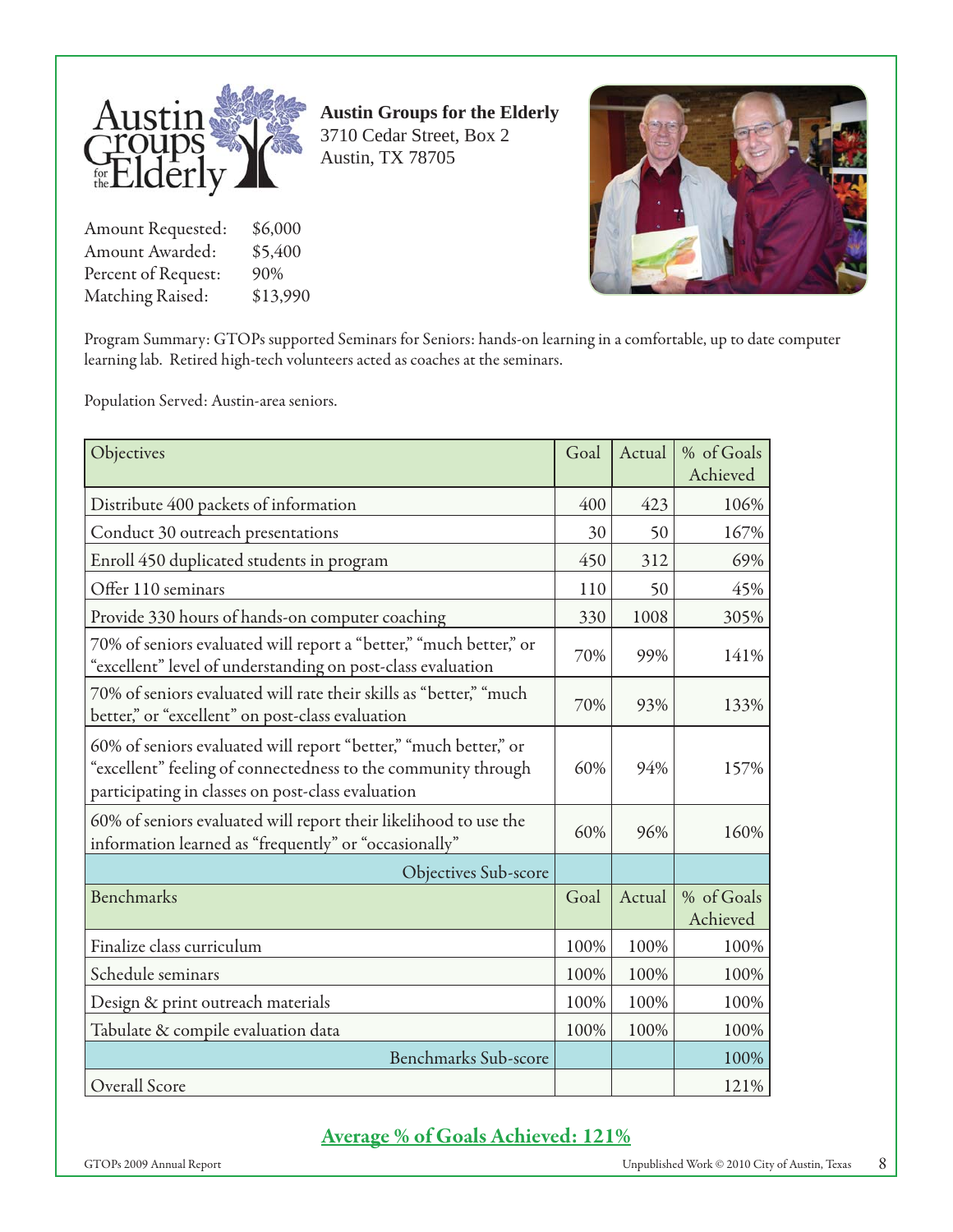

**Austin Partners in Education** 701 Brazos, Suite 480 Austin, Texas 78701

Amount Requested: \$25,000 Amount Awarded: \$22,500 Percent of Request: 90% Matching Raised: \$35,280



Program Summary: GTOPs supported the Partners in Technology program which promotes technology education and access by providing hands-on training and home computers to underserved AISD middle school students.

Population Served: Low income and underserved AISD middle school students.

| Objectives                                                                                                                                    | Goal | Actual  | % of Goals<br>Achieved |
|-----------------------------------------------------------------------------------------------------------------------------------------------|------|---------|------------------------|
| Enroll at least 450 unduplicated students in program                                                                                          | 450  | 491     | 109%                   |
| Provide at least 850 computers to AISD students & families                                                                                    | 850  | 834     | 98%                    |
| Provide at least 450 Internet accounts to students & families                                                                                 | 450  | 387     | 86%                    |
| Recruit at least 25 volunteers                                                                                                                | 25   | 29      | 116%                   |
| 80% of students evaluated will report that the skills they learned in the<br>course have been or will be useful                               | 80%  | 91%     | 113%                   |
| 80% of students evaluated will report they feel confident using PC<br>technology upon completion of the program                               | 80%  | 89%     | 111%                   |
| 80% of teachers in the program will report that the program has made a<br>positive impact on the students' levels of technological competency | 80%  | 88%     | 109%                   |
| 100% of graduating students will demonstrate mastery of curriculum<br>through practical examinations                                          | 100% | 100%    | 100%                   |
| 70% of refurb lab students will attain a final grade of 75% or higher<br>upon completion of the course                                        | 70%  | $0\%$ * | $0\%$ *                |
| Objectives Sub-score                                                                                                                          |      |         | 94%                    |
| <b>Benchmarks</b>                                                                                                                             | Goal | Actual  | % of Goals<br>Achieved |
| Conduct program outreach                                                                                                                      | 100% | 100%    | 100%                   |
| Train volunteers                                                                                                                              | 100% | 100%    | 100%                   |
| Purchase and install equipment                                                                                                                | 100% | 100%    | 100%                   |
| Survey and data collection                                                                                                                    | 100% | 100%    | 100%                   |
| <b>Benchmarks Sub-score</b>                                                                                                                   |      |         | 100%                   |
| Overall Score                                                                                                                                 |      |         | 97%                    |

\* due to unforeseen restrictions, program was unable to collect final grades from schools

**Average % of Goals Achieved: 97%**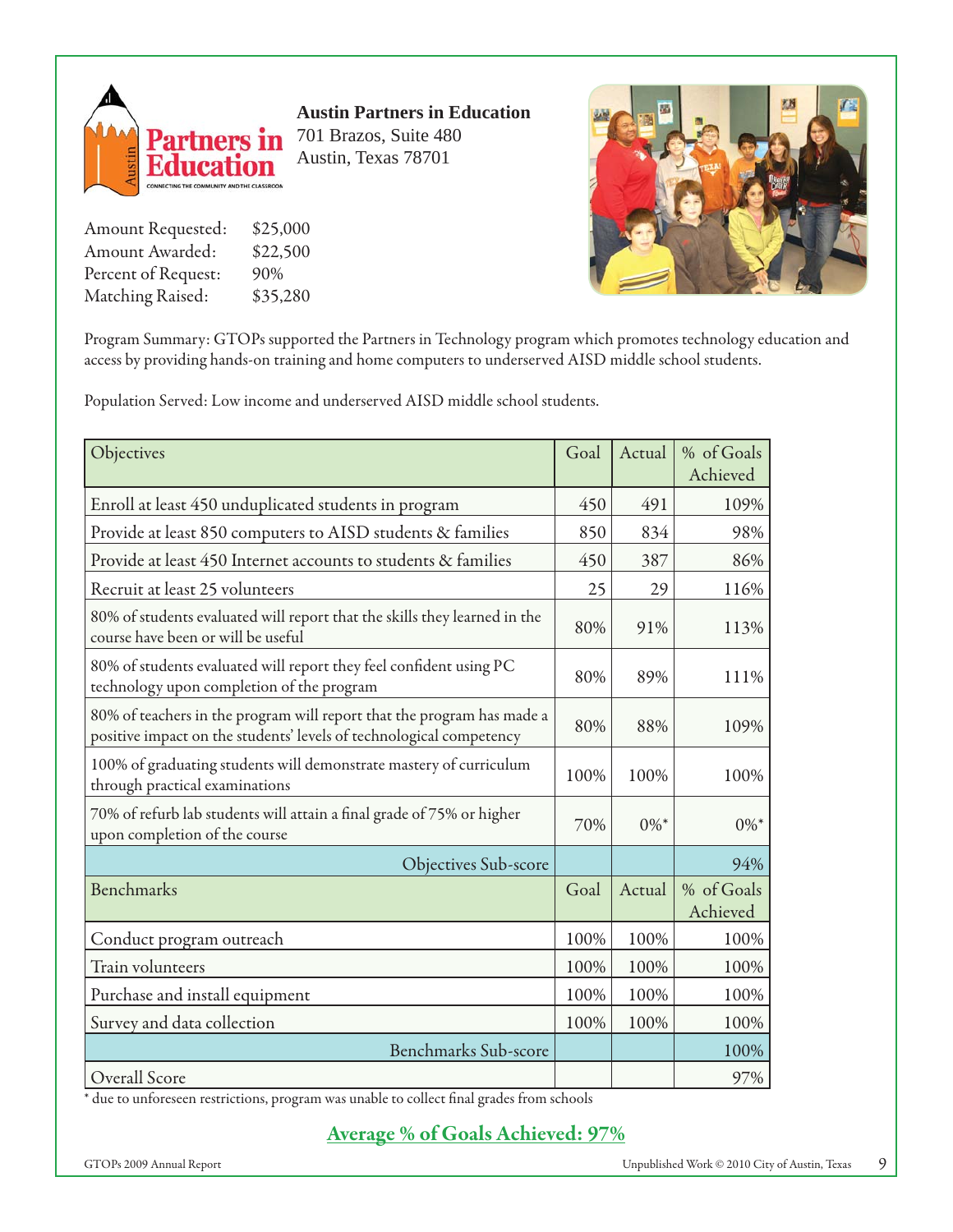

**Easter Seals Central Texas** 1611 Headway Circle, Building 2 Austin, TX 78754

Amount Requested: \$24,783 Amount Awarded: \$24,800 Percent of Request: 100% Matching Raised: \$24,800



Program Summary: Easter Seals' Liberation Station expanded its computer lab for people with disabilities. Work stations are outfitted with software and hardware to assist those with low or no vision, mobility and hearing impairment, and other challenges.

Population Served: Adults with physical, mental, developmental, and/or cognitive disabilities; substance abuse issues; hearing impairment or deafness; visual impairment or blindness; cerebral palsy; and spinal cord injury.

| Objectives                                                                               | Goal | Actual | % of Goals<br>Achieved |
|------------------------------------------------------------------------------------------|------|--------|------------------------|
| Serve 45 unduplicated workforce development clients                                      | 45   | 324    | 720%                   |
| Attain at least 130 visits                                                               | 130  | 721    | 555%                   |
| Obtain 30 client referrals from DARS                                                     | 30   | 27     | 90%                    |
| 35 clients will create resumes                                                           | 35   | 43     | 123%                   |
| 40 clients will apply for a job                                                          | 40   | 63     | 158%                   |
| 15% of visits will be for use of visual impairment accommodation station                 | 15%  | 4%     | 3%                     |
| 10% of visits will be for use of mobility impairment accommodation station               | 10%  | 2%     | 22%                    |
| 15% of clients will required assistance from the interpreter for the hearing<br>impaired | 15%  | 26%    | 176%                   |
| 90% of all lab visitors will complete a survey                                           | 90%  | 91%    | 101%                   |
| <b>Objectives Sub-score</b>                                                              |      |        | 216%                   |
| <b>Benchmarks</b>                                                                        | Goal | Actual | % of Goals<br>Achieved |
| Hire liberation station assistant & hearing interpreter                                  | 100% | 100%   | 100%                   |
| Purchase and install low vision accommodations                                           | 100% | 100%   | 100%                   |
| Hold 2 open houses                                                                       | 100% | 50%    | 50%                    |
| Report survey results                                                                    | 100% | 0%     | 0%                     |
| <b>Benchmarks Sub-score</b>                                                              |      |        | 70%                    |
| Overall Score                                                                            |      |        | 143%                   |

# **Average % of Goals Achieved: 143%**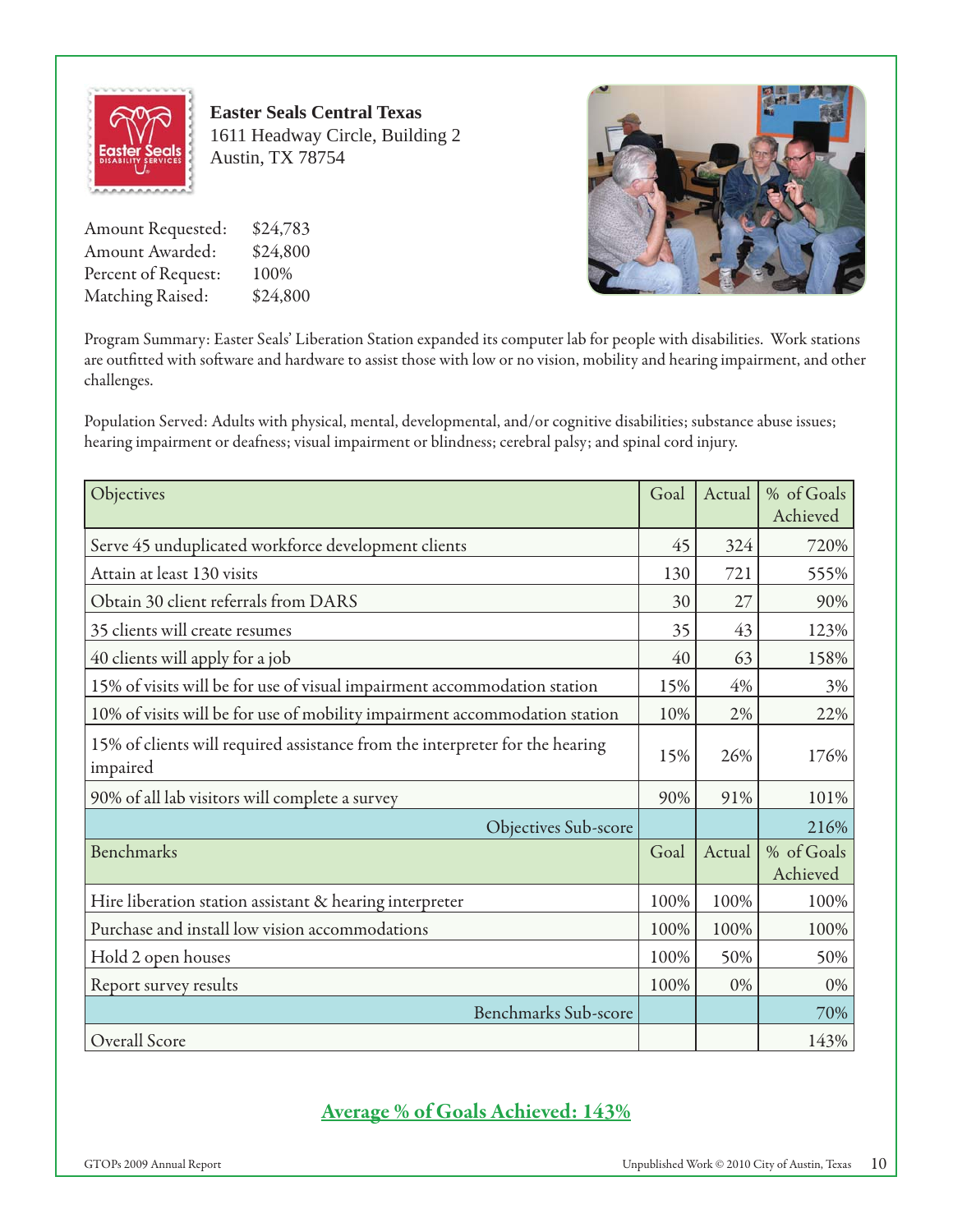

**El Buen Samaritano** 7000 Woodhue Dr. Austin, Texas 78745

Amount Requested: \$25,000 Amount Awarded: \$22,500 Percent of Request: 90% Matching Raised: \$27,275



Program Summary: El Buen Samaritano's Family Computer Literacy Program provides working-poor Hispanics with technology training in its computer lab, combining English-as-a-second-language skills with computer learning essentials.

Population Served: Austin's working-poor Hispanic families.

| Objectives                                                                                                           | Goal | Actual | % of Goals<br>Achieved |
|----------------------------------------------------------------------------------------------------------------------|------|--------|------------------------|
| Conduct 500 computer classes                                                                                         | 500  | 715    | 143%                   |
| Enroll 168 unduplicated students                                                                                     | 168  | 199    | 118%                   |
| 70% of students will report that their goals for the class were met                                                  | 70%  | 84%    | 120%                   |
| 70% of students will indicate that the classes were accessible and<br>easy to attend                                 | 70%  | 91%    | 129%                   |
| 75% of students will complete at least 75% of tasks assigned                                                         | 75%  | 94%    | 125%                   |
| 15 adult students will report that they improved their income,<br>job or educational status after completing courses | 15   | 31     | 207%                   |
| Objectives Sub-score                                                                                                 |      |        | 140%                   |
| Benchmarks                                                                                                           | Goal | Actual | % of Goals<br>Achieved |
| Purchase and install projection screen & software                                                                    | 100% | 100%   | 100%                   |
| Hire computer instructors                                                                                            | 100% | 100%   | 100%                   |
| Evaluate student progress                                                                                            | 100% | 100%   | 100%                   |
| <b>Benchmarks Sub-score</b>                                                                                          |      |        | 100%                   |
| Overall Score                                                                                                        |      |        | 120%                   |

**Average % of Goals Achieved: 120%**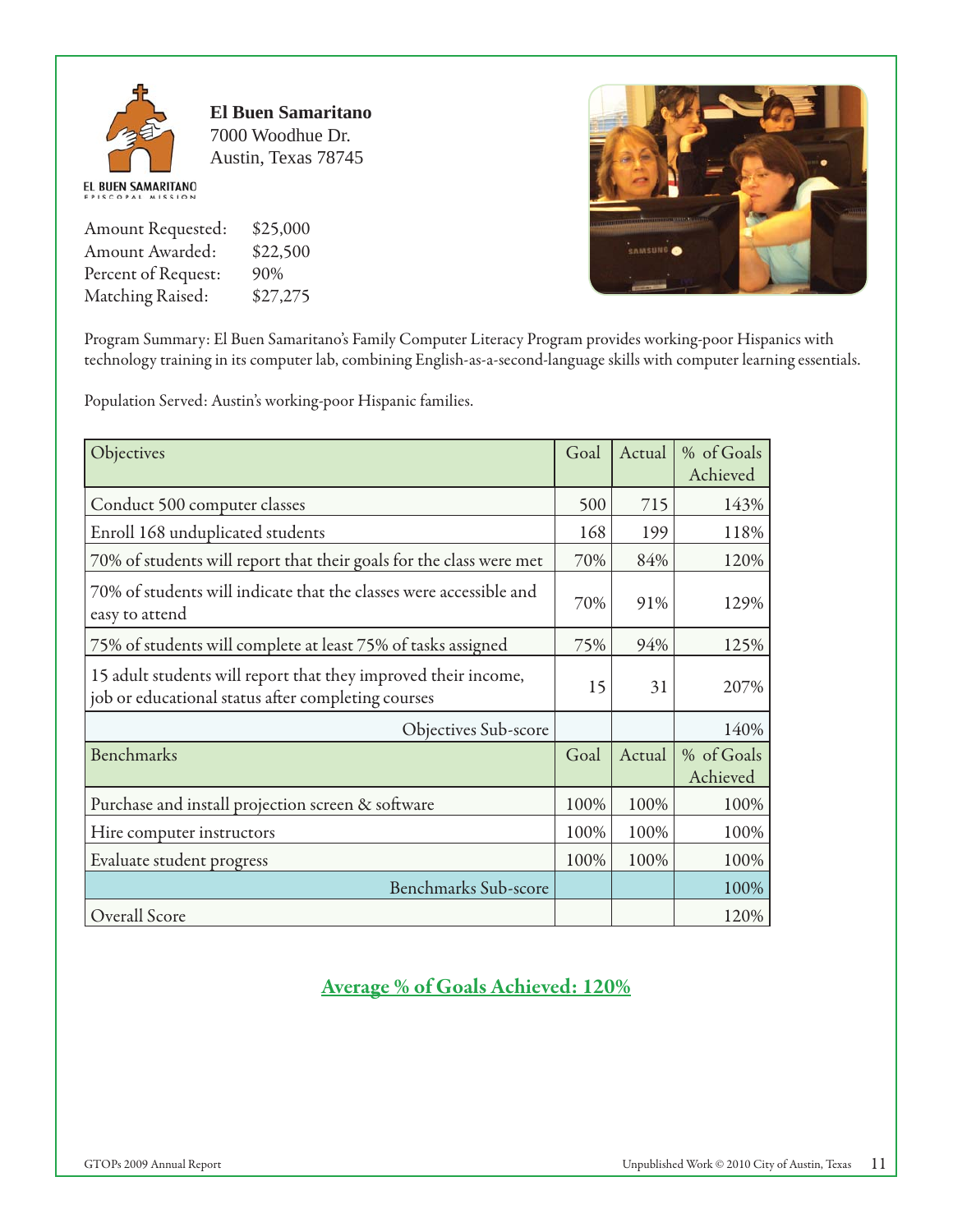

## **Goodwill Industries of Central Texas** 1015 Norwood Park Blvd. Austin, TX 78753

Amount Requested: \$22,687 Amount Awarded: \$20,400 Percent of Request: 90% Matching Raised: \$31,000

Program Summary: Goodwill's Community Center Computer Lab provides vocationally-oriented technology classes to people with disabilities. GTOPs supported a full-time trainer to teach small groups of users basic technology skills.



Population Served: Austin-area citizens with disabilities.

| Objectives                                                                                   | Goal | Actual | % of Goals             |
|----------------------------------------------------------------------------------------------|------|--------|------------------------|
|                                                                                              |      |        | Achieved               |
| Enroll 180 unduplicated students in program                                                  | 180  | 191    | 106%                   |
| 80% of participants will complete one or more Tech 101 classes                               | 80%  | 100%   | 125%                   |
| Provide at least one volunteer for each class for individual help                            | 100% | 100%   | 100%                   |
| Computers 101 - 90% of students will demonstrate basic computer skills                       | 90%  | 99%    | 110%                   |
| Advanced Computer - 80% of students will complete 100% of tasks assigned                     | 80%  | 100%   | 125%                   |
| Basic Word - 80% of students will create resume & cover letter                               | 80%  | 100%   | 125%                   |
| Basic Excel - 70% of students will create a personal budget                                  | 70%  | 88%    | 125%                   |
| Advanced Word - 70% of students will create memos and other documents<br>assigned            | 70%  | 100%   | 143%                   |
| 85% of participants will report an improvement in their technology skills by<br>at least 20% | 85%  | 95%    | 112%                   |
| Objectives Sub-score                                                                         |      |        | 119%                   |
| <b>Benchmarks</b>                                                                            | Goal | Actual | % of Goals<br>Achieved |
| Develop outreach materials & conduct outreach                                                | 100% | 100%   | 100%                   |
| Hire trainer                                                                                 | 100% | 100%   | 100%                   |
| Train volunteers                                                                             | 100% | 100%   | 100%                   |
| Create class schedule                                                                        | 100% | 100%   | 100%                   |
| Conduct quarterly surveys                                                                    | 100% | 100%   | 100%                   |
| <b>Benchmarks Sub-score</b>                                                                  |      |        | 100%                   |
| Overall Score                                                                                |      |        | 110%                   |

# **Average % of Goals Achieved: 110%**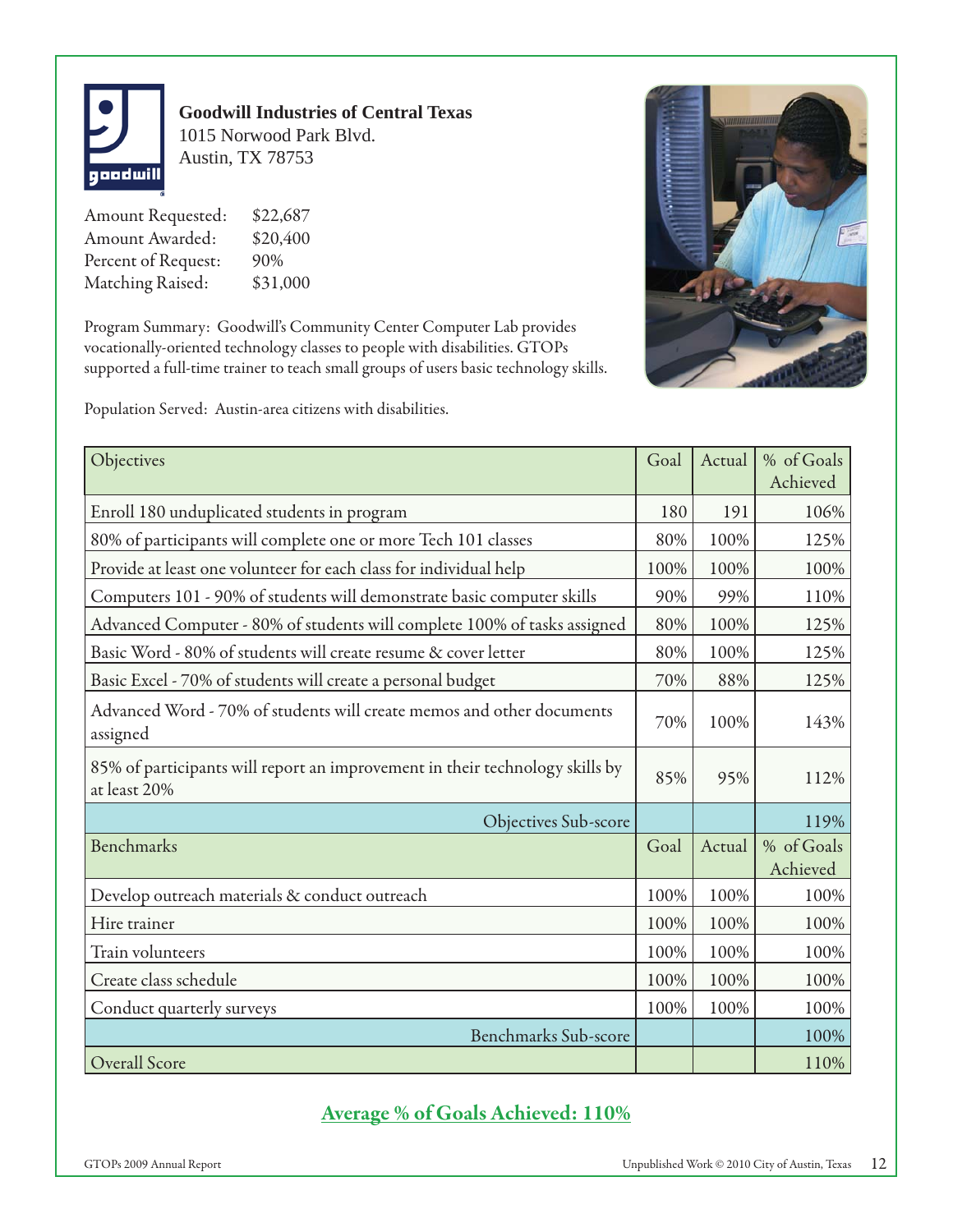

**Heart House of Austin** 7224 Northeast Drive Austin, TX 78723

**Heart House** After School, Before Home

Amount Requested: \$14,039 Amount Awarded: \$14,100 Percent of Request: 100% Matching Raised: \$0 Funding returned to City of Austin due to default: \$11,610



Program Summary:

Heart House provides after-school and summer programs to children in underserved Austin neighborhoods. Through GTOPs they enhanced technology offerings to augment their core learning programs and increased critical computer skills such as keyboarding, word processing, MS-Office, and multimedia applications.

Population Served: Austin-area children in underserved neighborhoods grades K-6.

Heart House of Austin was found in default of contract due to the findings of a compliance assessment completed in June, 2010. \$5,605 in the Heart House account was deobligated and an additional \$6,005 was returned to the City. The difference of \$2,490 was expended on allowable and substantiated expenses.

| Objectives                                                                                                                              | Goal | Actual | % of Goals<br>Achieved |
|-----------------------------------------------------------------------------------------------------------------------------------------|------|--------|------------------------|
| Enroll 150 children in after-school and summer programs                                                                                 | 150  | 173    | 115%                   |
| Students will compose and publish at least 12 blog entries                                                                              | 12   | 6      | 50%                    |
| Students will complete and publish at least 11 podcast episodes                                                                         | 11   | $\ast$ | 0%                     |
| 90% of students completing a practical computer skills examination will<br>demonstrate 100% of tasks assigned                           | 90%  | $\ast$ | $0\%$                  |
| 85% of students will score at least 75/100 on the CyberSmart Program                                                                    | 85%  | $\ast$ | 0%                     |
| 80 students will create 2 Powerpoint presentations and 2 podcasts or videocasts                                                         | 80   | $\ast$ | $0\%$                  |
| 70% of students will show at least a 15% increase in scores on specialized computer<br>programs for math, reading, spelling and science | 70%  | $\ast$ | 0%                     |
| Objectives Sub-score                                                                                                                    |      |        | n/a                    |
| <b>Benchmarks</b>                                                                                                                       | Goal | Actual | % of Goals<br>Achieved |
| Purchase and install equipment and software                                                                                             | 100% | 100%   | 100%                   |
| Train staff                                                                                                                             | 100% | 100%   | 100%                   |
| Create and implement plan for student portfolios                                                                                        | 100% |        | 0%                     |
| Hold 2 open house events                                                                                                                | 100% | 50%    | 50%                    |
| Conduct mid-year and year-end assessments                                                                                               | 100% | $\ast$ | 0%                     |
| <b>Benchmarks Sub-score</b>                                                                                                             |      |        | n/a                    |
| Overall Score                                                                                                                           |      |        | n/a                    |

\* results submitted were unable to be substantiated during compliance assessment

# **Average % of Goals Achieved: n/a**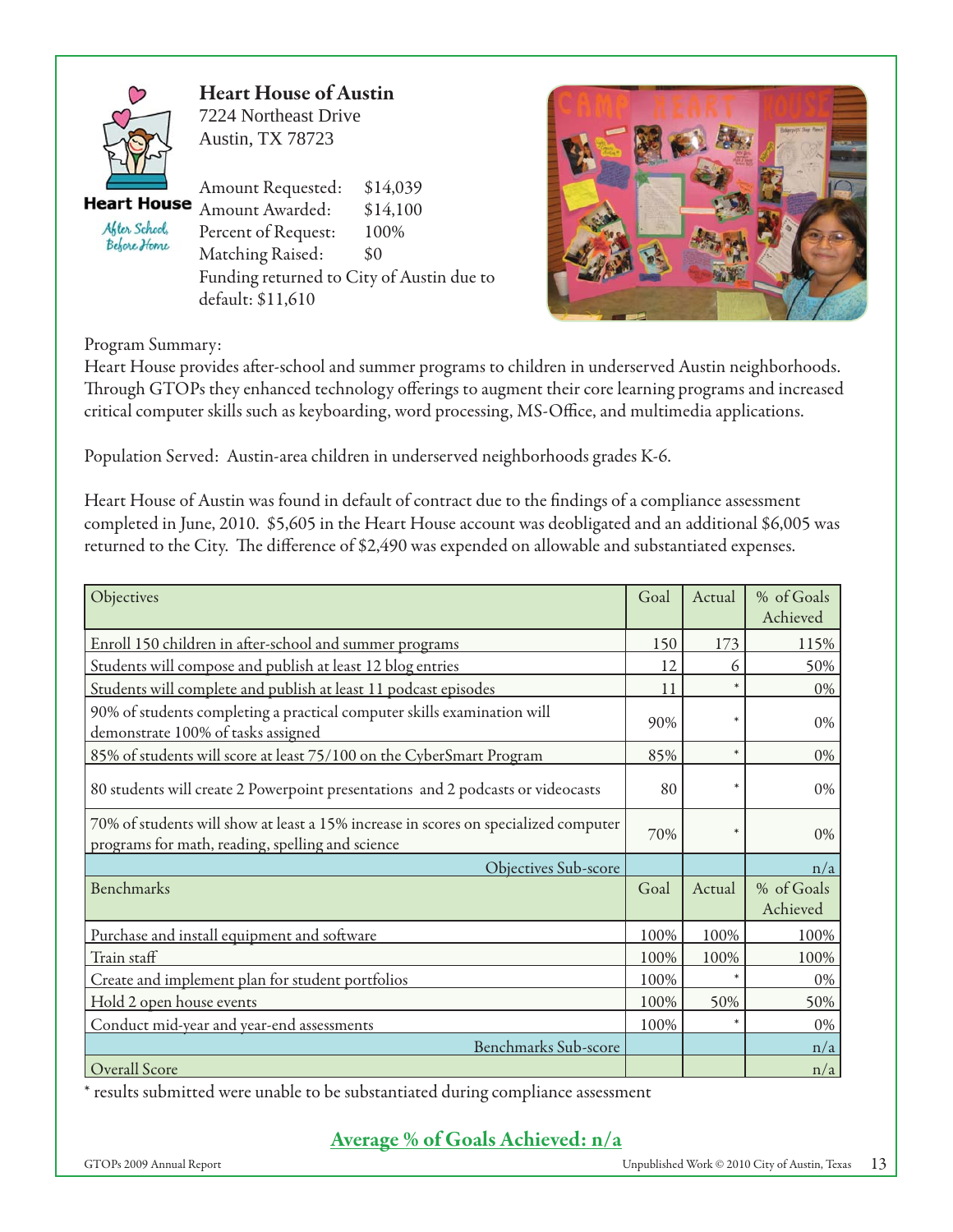

**Knowbility**

3925 W. Braker Lane, 3rd Floor Austin, TX 78759

Amount Requested: \$20,000 Amount Awarded: \$12,000 Percent of Request: 60% Matching Raised: \$100,810



Program Summary: GTOPs provided funding Knowbility's 2009 Accessible Internet Rally for Austin (AIR-Austin). The program improves access to technology for people with disabilities through training and awareness activities.

Population Served: Internet users with disabilities, non-profit organizations, and web developers.

| Objectives                                                                                                                                                                                         | Goal | Actual | % of Goals<br>Achieved |
|----------------------------------------------------------------------------------------------------------------------------------------------------------------------------------------------------|------|--------|------------------------|
| Enroll 20 non-profit organizations in rally                                                                                                                                                        | 20   | 10     | 50%                    |
| Enroll 80 web developers in rally                                                                                                                                                                  | 80   | 52     | 65%                    |
| Hold 7 training sessions for web developers                                                                                                                                                        |      | 6      | 86%                    |
| Hold 5 training sessions for non-profit participants                                                                                                                                               | 5    | 6      | 120%                   |
| At least one participant from 100% of non-profits enrolled will attend training                                                                                                                    | 100% | 100%   | 100%                   |
| 80% of first-time web developers enrolled will attend training                                                                                                                                     | 80%  | 55%    | 69%                    |
| Produce at least 15 accessible websites                                                                                                                                                            | 15   | 10     | 67%                    |
| 80% of participants who attend training will report increased knowledge of<br>disability issues, especially in information technology design                                                       | 80%  | 100%   | 125%                   |
| 80% of participants who attend training will report that they value inclusion of<br>disabled users as an important issue in Web design                                                             | 80%  | 100%   | 125%                   |
| 80% of participants who attend training will report they consider accessibility as<br>an essential feature of future technology projects                                                           | 80%  | 100%   | 125%                   |
| 80% of participants who attend training will report they are satisfied with the<br>training                                                                                                        | 80%  | 100%   | 125%                   |
| 90% of participants who attend training will indicate understanding of the basic<br>principles of accessible design in Web development                                                             | 90%  | 100%   | 111%                   |
| 90% of non-profit participants who attend training will indicate increased<br>understanding of the importance and value of accessibility to their organization's<br>marketing and outreach efforts | 90%  | 100%   | 111%                   |
| Objectives Sub-score                                                                                                                                                                               |      |        | 98%                    |
| Benchmarks                                                                                                                                                                                         | Goal | Actual | % of Goals<br>Achieved |
| <b>Identify AIR</b> partners                                                                                                                                                                       | 100% | 100%   | 100%                   |
| Select community chair                                                                                                                                                                             | 100% | 100%   | 100%                   |
| Hold training for judges                                                                                                                                                                           | 100% | 100%   | 100%                   |
| Hold kick-off event & awards ceremony                                                                                                                                                              | 100% | 100%   | 100%                   |
| Benchmarks Sub-score                                                                                                                                                                               |      |        | 100%                   |
| Overall Score                                                                                                                                                                                      |      |        | 99%                    |

## **Average % of Goals Achieved: 99%**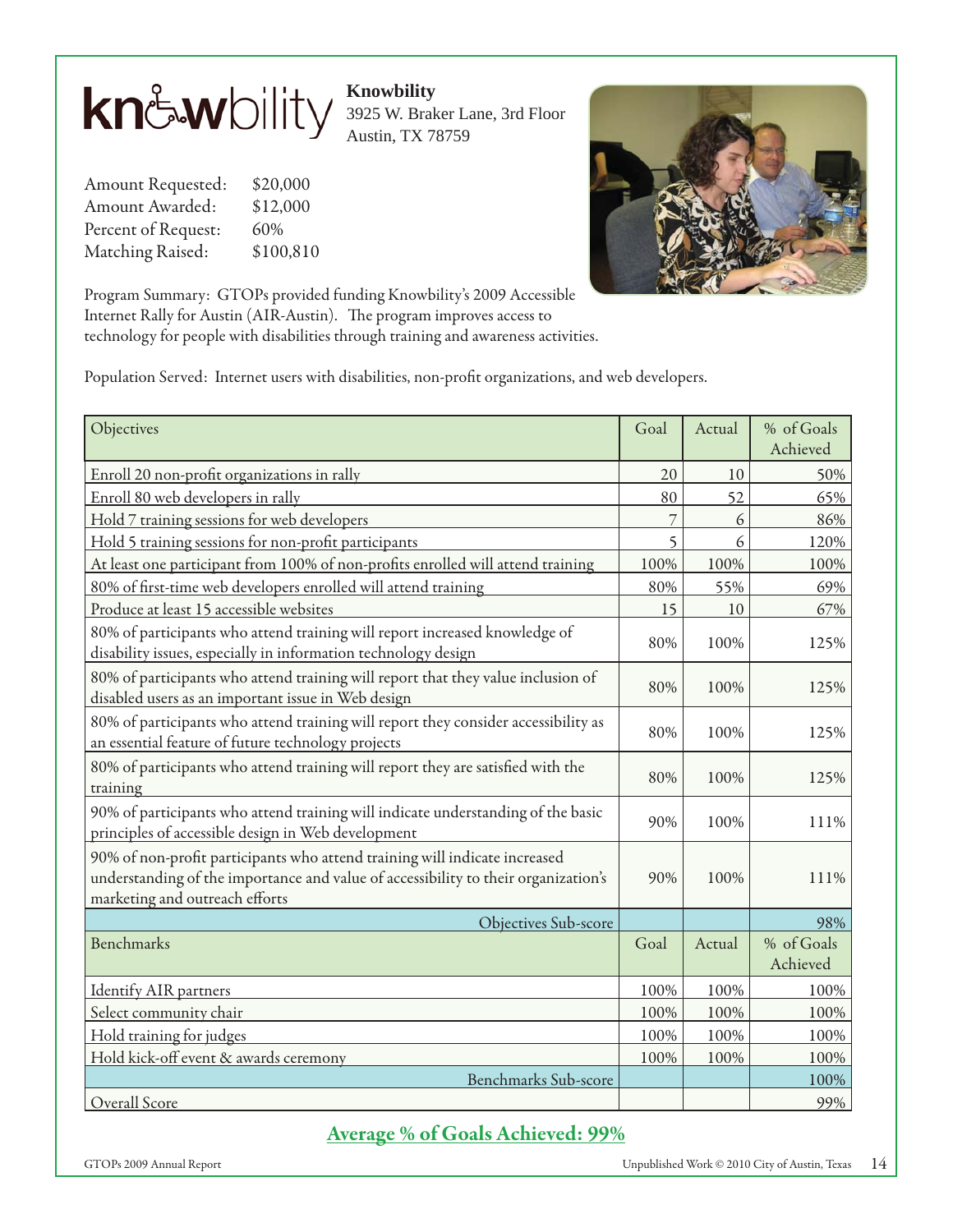GTOPs Nine Years of Success

#### **2001 Recipients**

**Any Baby Can Child & Family Resource Center**  Tech Tots Early Childhood Initiative

**Austin Eastside Story Foundation** Digital Workforce Academy

**The Austin Project** Intergenerational Film Project

**Casa Marianella** Computer Lab

**Community Web, Inc.** Mobile Computer Lab

**Girlstart** Girlstart Technology Program

**Hispanic-Connect** Cyber-Community Collaboration Program

**Sweet Home Missionary Baptist Church** Computer Lab

**TexasNewMedia.org** Texas New Media Program

#### **2002 Recipients**

**Cine Las Americas** CineByte

**Computers for Learning** Mendez Middle School

**Girlstart** Saturday Camp

**Greater Austin Hispanic Chamber of Commerce**  Partnerships in Technology Development

**Housing Authority of the City of Austin** Star Tech Labs

**Metropolitan Austin Interactive Network** MAIN Program

**River City Youth Foundation** Computer Lab/Centro de Technologia

**Texas New Media** Texas Mew Media Program

#### **2003 Recipients**

**American YouthWorks** Computer Corps

**The Austin Academy** Workforce Training Program

**Cine Las Americas** CineByte

**Foundation Communities, Inc.** Learning Center Computer Lab

**Girl Scouts - Lone Star Council** The Edge

**Girlstart** Camp Girlstart Summer Camps

**Katapultz, Inc.** National Technology Coordinator Corps

**Knowbility, Inc.** Accessibility Internet Rally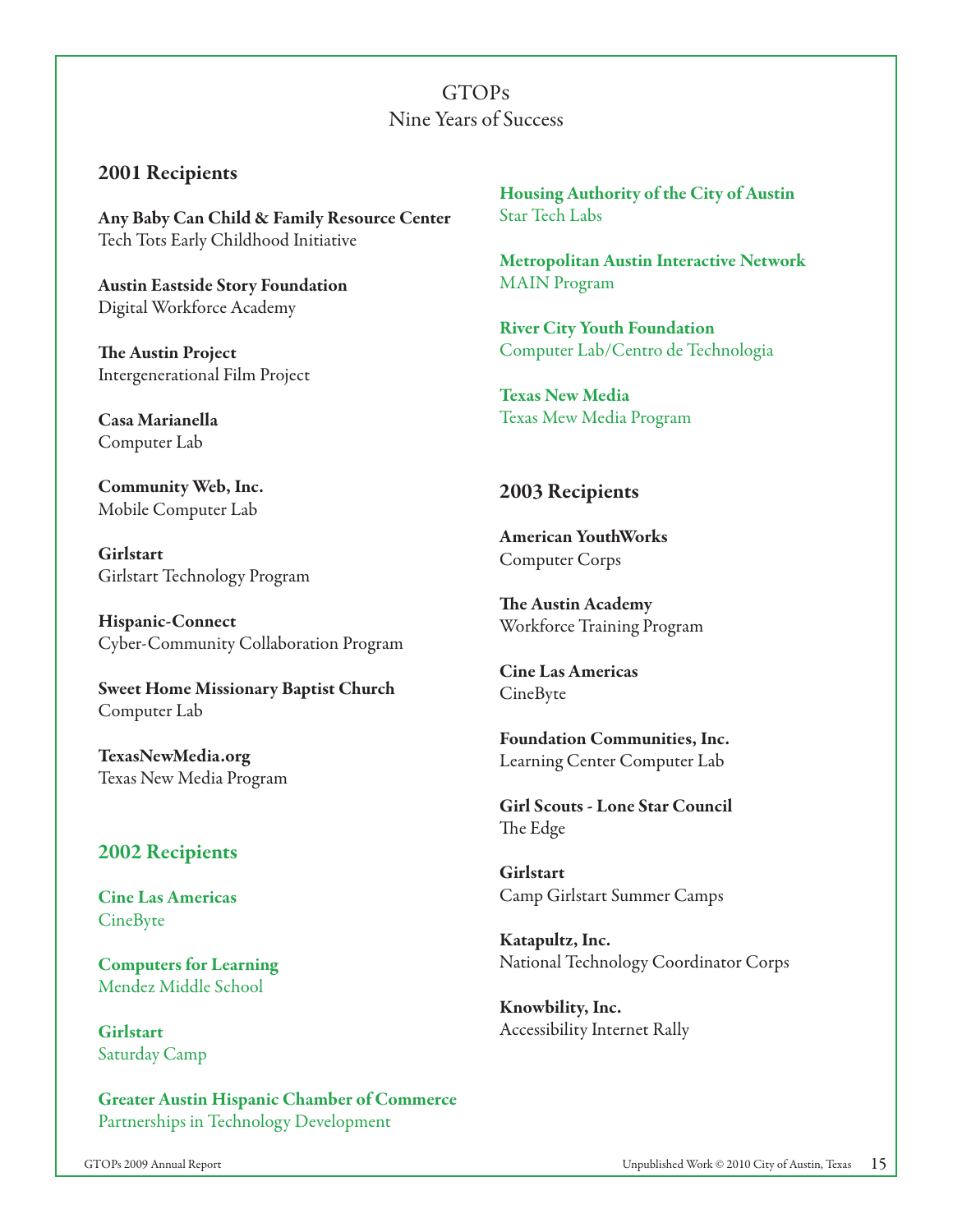#### **2004 Recipients**

**BiGAUSTIN** Micro-Tech Project

**Cine Las Americas** CineByte

**Computers for Learning** Mendez Middle School

**Girlstart** Camp Girlstart Summer Camp

**Greater Austin Hispanic Chamber of Commerce** Partnerships in Technology Development

**Knowbility, Inc.** Accessibility Internet Rally

**River City Youth Foundation** Computer Lab/Centro de Technologia

#### **2005 Recipients**

**Austin Groups for the Elderly** Cyber Seniors Training Program

**BiGAUSTIN** Micro-Tech Project

**Computers for Learning** Mendez Middle School

**Hispanic Technology Institute** HTIA Program

**Knowbility** Accessibility Internet Rally

**LifeChangers** Music Recording Camp

**River City Youth Foundation** Youth Television (YTV) Dove Springs

#### **2006 Recipients**

**Austin Groups for the Elderly** Cyber Seniors Training Program

**BiGAUSTIN** Micro-Tech Project

**Girl Scouts - Lone Star Council**  Groovy Games for Girls

**Girlstart** Girlstart Summer Camps

**River City Youth Foundation** Youth Television (YTV) Dove Springs

**Youth & Family Alliance, dba LifeWorks** Computer Lab

#### **2007 Recipients**

**Austin Children's Museum** LEGO MINDSTORMS NXT After-School Programs

**Austin Groups for the Elderly** Cyber Seniors Training Program

**Austin YMBL Sunshine Camps** Computer Center

**American Youthworks** Computer Corps

**El Buen Samaritano** Computer Education Program

**Girlstart** Summer Camps.

**Skillpoint Alliance** Computer Technology Training Centers

**Veteran Tutors** After-School Program

GTOPs 2009 Annual Report Unpublished Work © 2010 City of Austin, Texas 16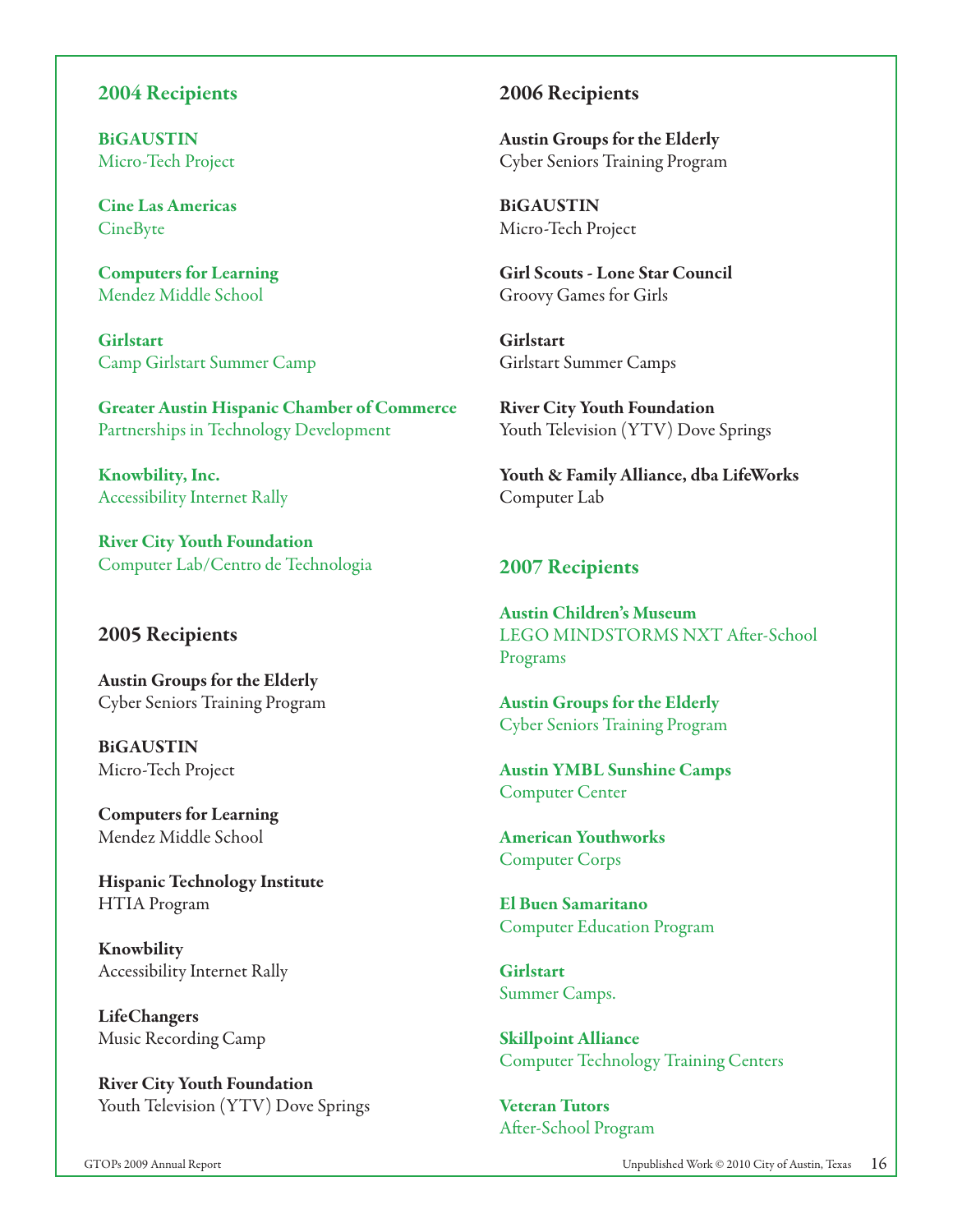#### **2008 Recipients**

**4-H Capital Project** T-SPARK program

**Austin Groups for the Elderly** Seminars for Seniors

**Breakthrough** Tech Connect Initiative

**Computers for Learning** LBJ/Ann Richards School/KIPP

**Easter Seals Central Texas** Liberation Station

**El Buen Samaritano Episcopal Mission** Family Computer Literacy

**Housing Authority of the City of Austin** Youth Texploration Program

**Knowbility** Accessibility Internet Rally for Austin

**Skillpoint Alliance** CTTC Accelerated Project

#### **2009 Recipients**

**Austin Children's Shelter** Building Tomorrows Program

**Austin Film Society** Film Club

**Austin Groups for the Elderly (AGE)** Seminars for Seniors

**Austin Partners in Education** Partners in Technology

**Easter Seals Central Texas** Liberation Station

**El Buen Samaritano** Family Computer Literacy Program

**Goodwill Industries of Central Texas** Community Center Computer Lab

**Heart House of Austin** Tech Tribe After School Program

**Knowbility** Accessible Internet Rally for Austin (AIR-Austin)